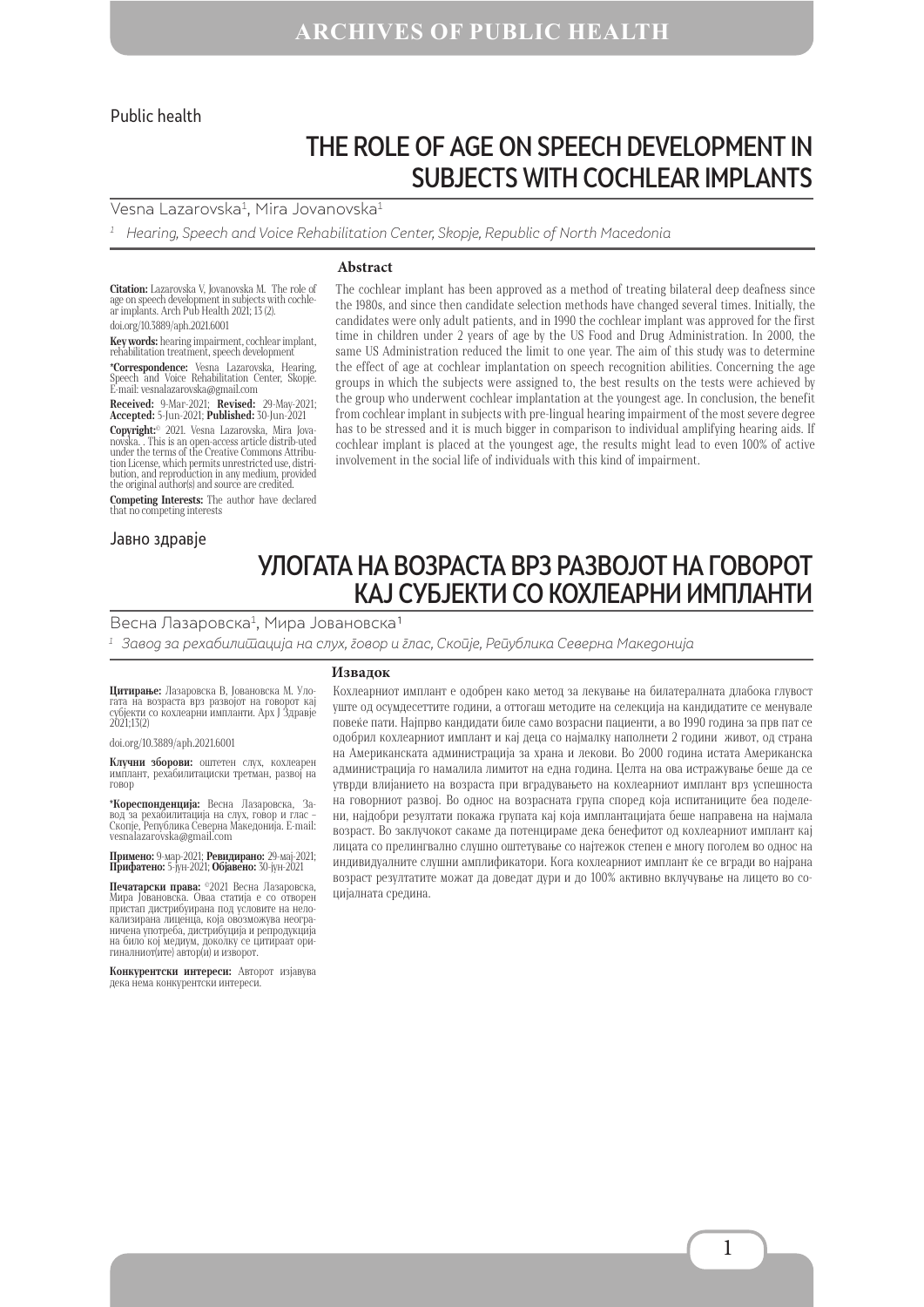#### **Introduction**

Early detection of hearing impairment as a prerequisite for timely speech and language treatment in the so-called critical period of speech and language development enables optimal integration of a child in the society. Subjects with severe sensorineural hearing loss greater than 90 dB cannot benefit from the most contemporary conventional hearing aids. In such cases, the unique help is offered by the most modern achievement of microelectronics in the medicine – the cochlear implant, which replaces the function of the inner ear.

The revolutionary changes in the technology of cochlear implant happened in 1990 and consequently it resulted in clinical approach to cochlear implantation. The improvement of implants, especially in the strategy of speech encoding has offered a larger spectrum in the selection of candidates for co $chlear$  implantation<sup>1,6</sup>. Hearing and speech perception in different subjects has shown different results. No matter what the performances and specifics of the implants are, some subjects show more rapid improvement in the skills and some do not.

Research results about speech perception in early implanted children<sup>7,8</sup> showed that speech perception abilities developed significantly rapidly owing to the structure of the central nervous system. The fact that children learn the language spontaneously in the early development, without any didactic instructions, has to be taken into consideration. Moreover, the advanced technical performances of speech processors enable easier and faster rehabilitation<sup>9</sup>.

The aim of this study was to determine the influence of age at which subjects received a cochlear implant on the successfulness of speech development.

### **Material and methods**

The study comprised 31 subjects based on the following inclusion criteria:

- Children with auditory status that met the criteria forcochlear implantation by a specialist in otorhinolaryngology – audiology;
- Children with a limited benefit from binaural adequate hearing aids who were undergoing a rehabilitation process for development of hearing and speech perception;
- Children in general health condition and intellectual status determined by a pediatrician – neurologist;
- Opinion of a speech and language therapist regarding the hearing amplifier and the degree of development of hearing and speech perception;
- Parent's readiness and their real expectations;
- Motivation and collaboration of the family.

Each subject or his/her parents gave a consent for participation in the testing.

Test for recognition of monosyllabic words (open-set) was used as a method of the investigation. This method helps in the estimation of the ability of an individual to identify monosyllabic words. There are no adequate pictures for each word. Each word is said only once and the individual is required to repeat the word. The test is performed with no help of lip reading.Subjects are scored taking into account the number of phonemes or words repeated correctly.The evaluation of the results in our study was made at 6, 12 and 24 months.

For the statistical analysis of data, the following statistical methodologies were used: To determine the significance of differences among subjects

2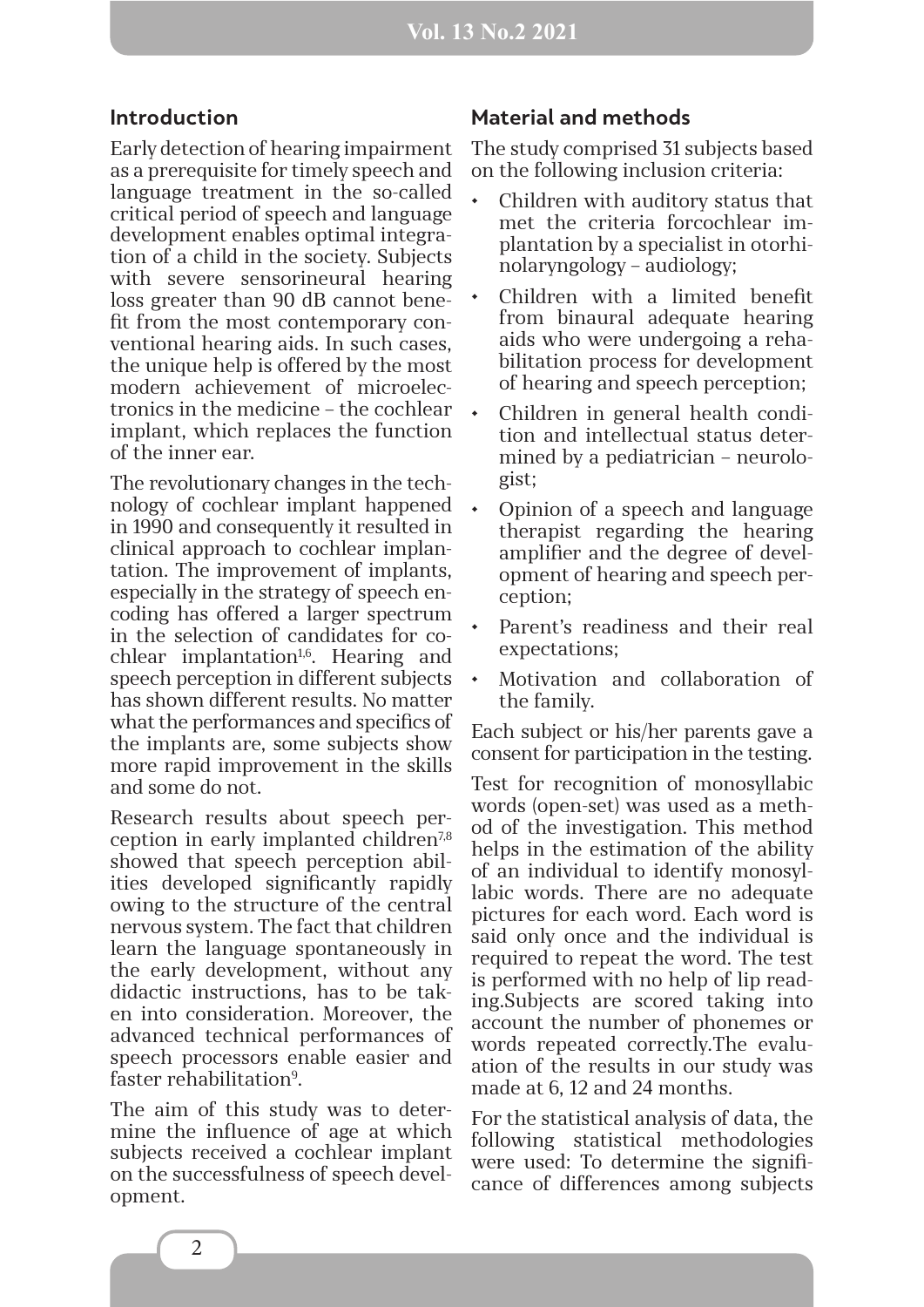prior to and after placement of cochlear amplifier and after cochlear implantation, as well as among subjects with cochlear implant at 6, 12, 24 months following implantation non-parametric tests for two or several dependent variables (McNemar's test and Cochran's Q test) were used.

Non-parametric Spearman Rank Order Correlations was used for determination of the correlation, i.e., association between age of the implanted subjects with cochlear implant and

the scores obtained at the test. Differences for p value <0.05 were considered statistically significant.

### **Results**

This study included 31 subjects with the age ranging from 6 to 32 years; the mean age being  $13\pm6.2$  years.

The mean age at cochlear implantation was 100.4±75.1 months. The youngest age at implantation was 10 months and the oldest 324 months.

**Table 1.** Age of subjects (months)/ Age (in months) at cochlear implantation

| <b>Parameter</b>    | N  | mean  | <b>SD</b> | <b>Std.Error</b> | Min. | Max. |
|---------------------|----|-------|-----------|------------------|------|------|
| Age                 |    | 13.0  | 6.2       |                  |      | 32   |
| Age at implantation | 31 | 100.4 | 75.1      | 13.1             | 10   | 327  |

The study was conducted by using the Test for recognition of monosyllabic words (open set – understood).

Table 2 illustrates the results obtained from the Test for recognition of monosyllabic words depending on the age of the subjects at cochlear implantation and 6 months after intervention.

The results showed that only 1 child from the youngest age group could not understand any word; there were 2 such subjects in the second age group and 4 in the third age group. The maximum number of understood words (4) in this study period was registered in 1 subject from the first and 1 subject from the second age group, and in none from the third age group.

**Table 2.** Test for recognition of monosyllabic words (open-set) 6 months after intervention

| 6 months     |                | Up to 5 years | 5.3 - 10 years | $>10$ years             | <b>Total</b>   |
|--------------|----------------|---------------|----------------|-------------------------|----------------|
| No.          | $\bf{0}$       | 1             | $\overline{2}$ | $\overline{\mathbf{4}}$ |                |
| $\%$         |                | 11.11%        | 16.67%         | 40.00%                  |                |
| No.          | 1              |               |                | $\bf{0}$                | $\overline{2}$ |
| $\%$         |                | 11.11%        | 8.33%          | 0.00%                   |                |
| No.          | $\overline{2}$ |               | 5              | 4                       | 10             |
| %            |                | 11.11%        | 41.67%         | 40.00%                  |                |
| No.          | $\overline{3}$ | 5             | 3              | $\overline{2}$          | 10             |
| %            |                | 55.56%        | 25.00%         | 20.00%                  |                |
| No.          | $\overline{4}$ |               |                | 0                       | $\overline{2}$ |
| $\%$         |                | 11.11%        | 8.33%          | 0.00%                   |                |
| <b>Total</b> |                | 9             | 12             | 10                      | 31             |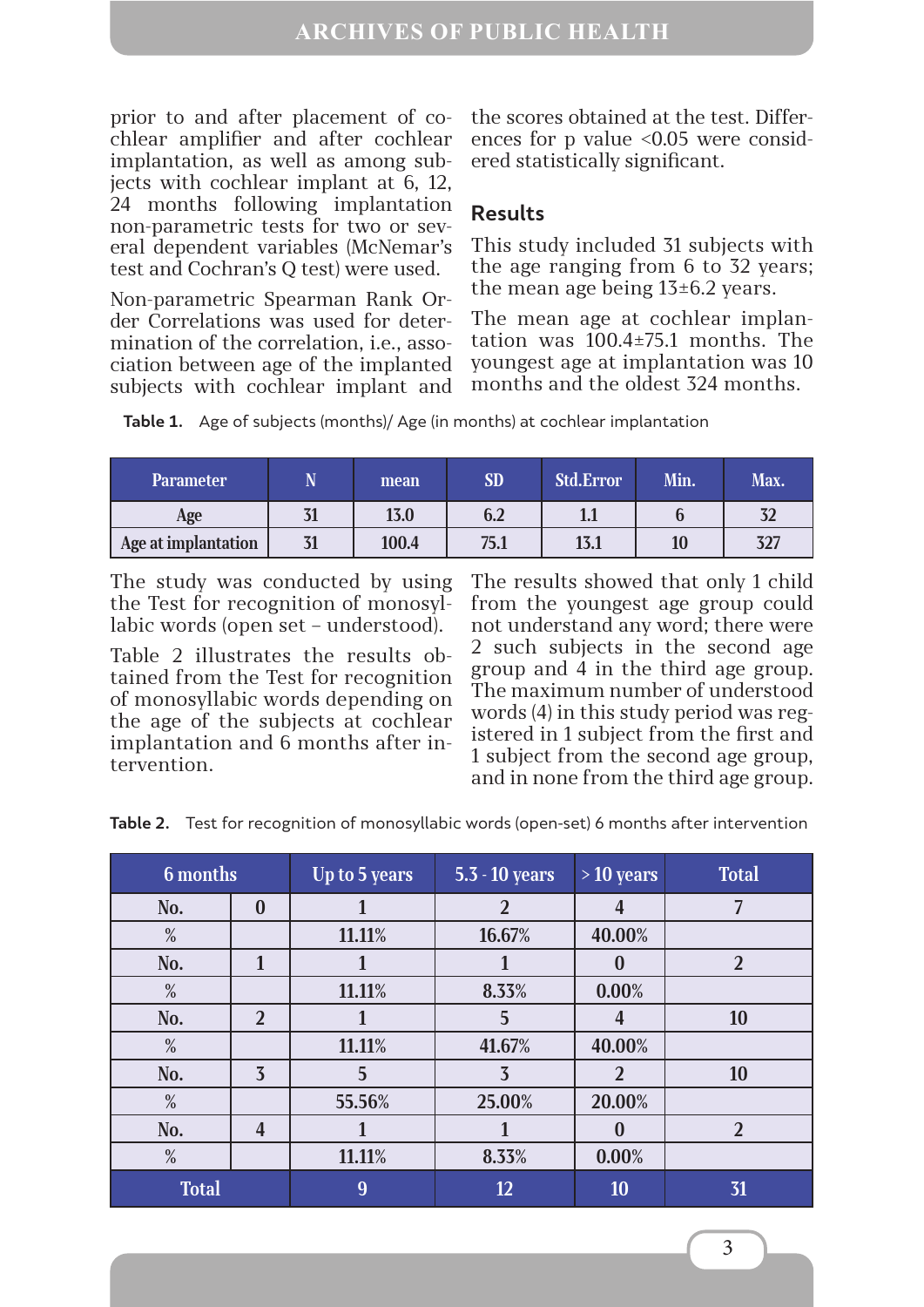Twelve months after the realized intervention there were no subjects from the youngest age group who could not understand any word; there was 1 subject in the second, and 3 in the third age group.

The maximum number of understood words was 6 and was registered in 1 subject from the first and 1 from the third age group, and in 2 subjects from the second age group (Table 3).

Table 3. Test for recognition of monosyllabic words (open-set) 12 months after intervention

| 12 months    |                         | Up to 5 years  | 5.3 - 10 years | $>10$ years    | <b>Total</b>            |
|--------------|-------------------------|----------------|----------------|----------------|-------------------------|
| No.          |                         | $\bf{0}$       | 1              | $\overline{3}$ | 4                       |
| %            | $\bf{0}$                | 0.00%          | 8.33%          | 30.00%         |                         |
| No.          | $\overline{2}$          | $\overline{3}$ | $\bf{0}$       | $\bf{0}$       | $\overline{3}$          |
| $\%$         |                         | 33.33%         | 0.00%          | 0.00%          |                         |
| No.          | $\overline{3}$          | $\bf{0}$       | 5              |                | 6                       |
| $\%$         |                         | 0.00%          | 41.67%         | 10.00%         |                         |
| No.          | $\overline{\mathbf{4}}$ | 4              |                | $\overline{3}$ | 8                       |
| %            |                         | 44.44%         | 8.33%          | 30.00%         |                         |
| No.          | 5                       |                | $\overline{3}$ | $\overline{2}$ | 6                       |
| %            |                         | 11.11%         | 25.00%         | 20.00%         |                         |
| No.          | 6                       |                | $\overline{2}$ |                | $\overline{\mathbf{4}}$ |
| %            |                         | 11.11%         | 16.67%         | 10.00%         |                         |
| <b>Total</b> |                         | 9              | 12             | 10             | 31                      |

**Table 3.** Test for recognition of monosyllabic words (open-set) 12 months after intervention

The number of words from the Test for recognition of monosyllabic words that the subjects from all three age groups could understand 24 months after intervention was from 2 to 8. In the group of children with the intervention accomplishedat 5 years of age, 1 (11.1%) child could

understand the meaning of 8 monosyllabic words, 3 (25%) children who underwent implantation at the age between 5.3 and 10 years, whereas there were no subjects in the third age group who could understand 8 of the offered 10 monosyllabic words (Table 3).

|  |  |  |  | Table 4. Test for recognition of monosyllabic words (open-set) 24 months after intervention |
|--|--|--|--|---------------------------------------------------------------------------------------------|
|--|--|--|--|---------------------------------------------------------------------------------------------|

| 24 months |                   | Up to 5 years | $5.3 - 10$ years | $>10$ years | <b>Total</b> |
|-----------|-------------------|---------------|------------------|-------------|--------------|
| No.       | $\bf{0}$          |               |                  |             |              |
| %         |                   | 0.00%         | 8.33%            | 22.22%      |              |
| No.       | $\mathbf{\Omega}$ |               |                  |             |              |
| $\%$      |                   | 0.00%         | 8.33%            | 0.00%       |              |
| No.       | $\overline{3}$    |               |                  |             |              |
| %         |                   | 22.22%        | 0.00%            | 0.00%       |              |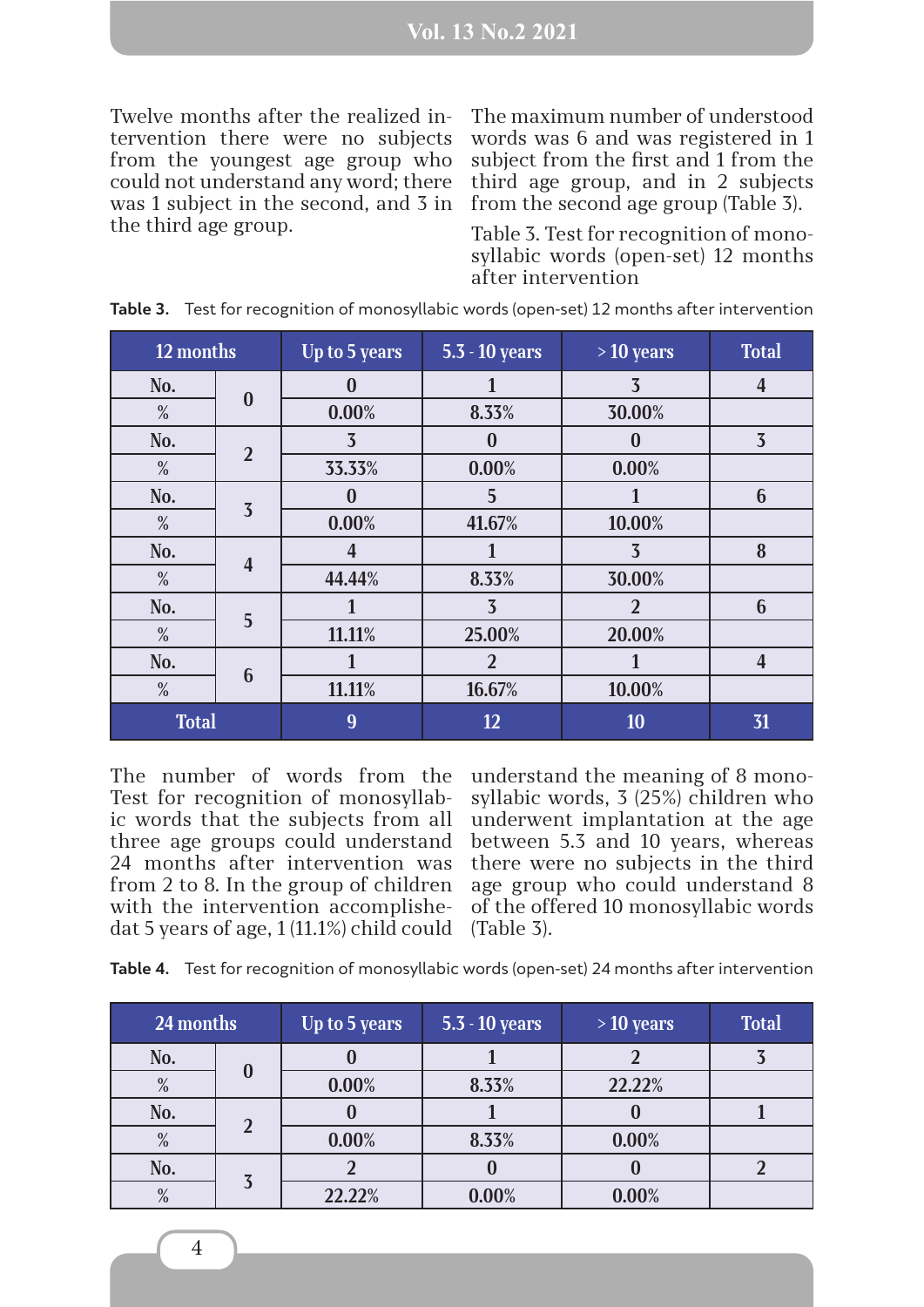### **ARCHIVES OF PUBLIC HEALTH**

| No.          | $\overline{4}$ | $\bf{0}$ | $\overline{2}$ | $\overline{2}$ |    |
|--------------|----------------|----------|----------------|----------------|----|
| %            |                | 0.00%    | 16.67%         | 22.22%         |    |
| No.          | 5              |          |                | O              | 3  |
| %            |                | 22.22%   | 8.33%          | 0.00%          |    |
| No.          | 6              |          |                |                |    |
| %            |                | 22.22%   | 16.67%         | 11.11%         |    |
| No.          | 7              |          | ി              |                | 8  |
| $\%$         |                | 22.22%   | 16.67%         | 44.44%         |    |
| No.          |                |          | $\overline{3}$ |                |    |
| %            | 8              | 11.11%   | 25.00%         | 0.00%          |    |
| <b>Total</b> |                | 9        | 12             | 9              | 30 |

There was a negative correlation cochlear implantation was finished between the age at cochlear implantation and the number of un-The values of the calculated Spearderstood monosyllabic words. It man's coefficient of -0.46 after 6 meant that a larger number of months, -0.24 after 12 months, and monosyllabic words could be un--0.4 after 24 months were statistiderstood by children in whom the cally significant (Table 4).

at the youngest age, and vice versa.

**Table 4.** Correlation – age at surgery/number of understood monosyllabic words

| Age at surgery/Number of      | <b>Spearman Rank Order Correlations</b> |         |            |  |
|-------------------------------|-----------------------------------------|---------|------------|--|
| understood monosyllabic words |                                         | p-level | Sig.N.Sig. |  |
| After 6 months                | $-0.46$                                 | p<0.05  | Sig.       |  |
| After 12 months               | $-0.34$                                 | p<0.05  | Sig.       |  |
| <b>After 24 months</b>        | $-0.4$                                  | p<0.05  | Sig.       |  |

**Figure 1.** Correlation - age at surgery/number of understood monosyllabic words



Spearman Rank Order Correlations=-0.46;p<0.05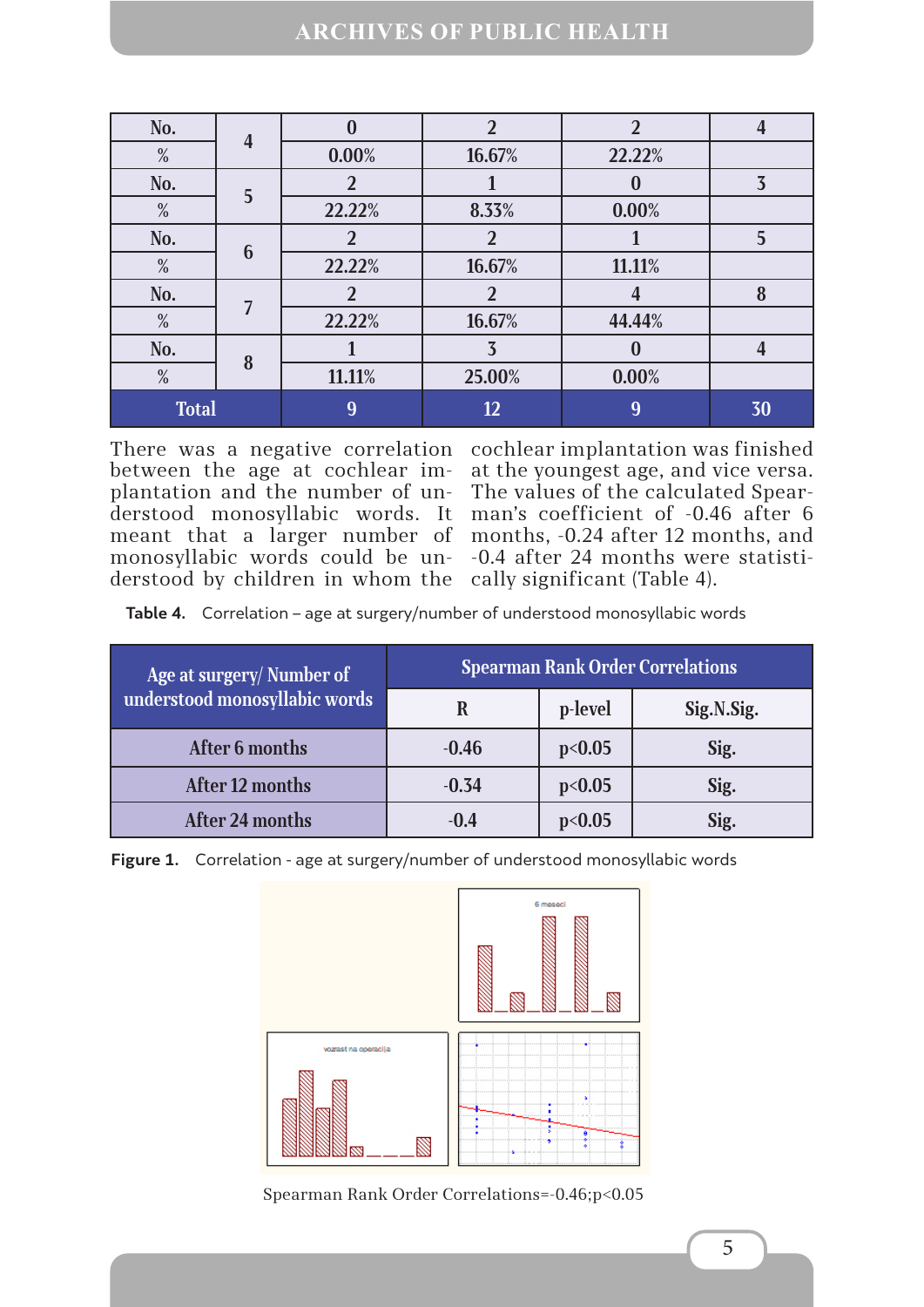



Spearman Rank Order Correlations=-0.3; p<0.05

**Figure 3.** Correlation - age at surgery/number of understood monosyllabic words



Spearman Rank Order Correlations=-0.4p; <0.05

#### **Discussion**

Numerous studies have been conducted worldwide in order to determine the importance of age at cochlear implantation on speech development. May-Mederake B.10,11 completed two studies including 28 children implanted prior to 2 years of age, who were examined regarding the development of speech, vocabulary and grammar skills. Her findings are consistent with ours and have pointed out to the fact that implantation at a younger age yields better results. Early auditory stimulation enables faster speech and language development.

In the study conducted by Anderson *et al*. 12 and Baumgartner WD.*et al*. 13 similar results were also obtained, confirming that a higher level of speech perception performance can be achieved at earlier ages of implantation.

Allum JH14in his study divided the subjects into three age groups: up to 7 years of age, 7-year-olds and older than 7 years. He made the measurement immediately after the implant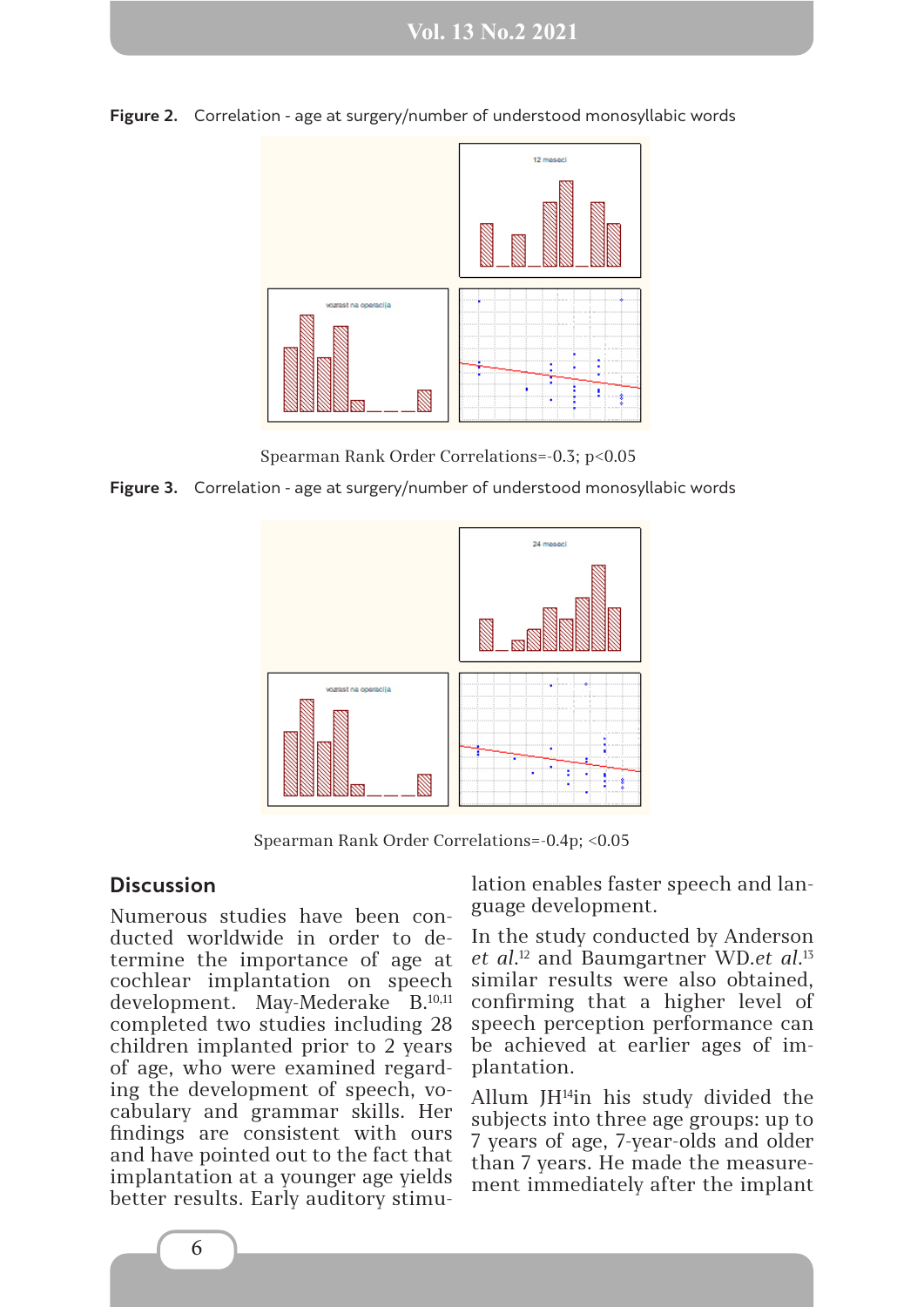activationat 1, 3 and 6 months, and then every 6 months until 24 months following implantation. All children presented with faster rates of progress and higher scores after 6-12 months. Children aged 7 and over showed better results at preoperative tests because of the experience with the hearing amplifiers. After implantation, they had poorer results than the children under 7 years of age. There are many other studies that have examined the importance of age when implantation was made<sup>15</sup>.

In the period between 1994 and 2004 different results have been published regarding the discrimination of speech in children with cochlear implant.

Myamotoet *al.* examined 29 children, of whom one half showed good results with the open-set test after implantation.

Ozbergeret *al.* demonstrated that post-implantation performances were much better in children who were implanted before the age of two compared to children who were implanted at the age between two and three years. Geers *et al*. showed that speech perception performance was much better if implantation was realized by the age of three years, which is crucial for obtaining information from the environment as well as for developing the cognitive and linguistic skills including speech development<sup>16,17</sup>.

The variability in speech perception performance among different individuals depends on many factors including age at implantation, way of communication, support from the family, and deafness duration. Myamotoet *al.* consider that 35% of these factors are the reason for the difference in the degree of speech perception.

## **Conclusion**

The results presented in the literature as well as the results obtained in our study have shown that age is one the most important factors for normal and proper speech development. The younger the age, the better results are achieved. Our findings have revealed that cochlear implant is efficient even in older children, but then the development of speech perception is slower; there is unclear articulation, poor vocabulary and irregular grammar usage. Although these children listen, they supplement their verbal communication with lip reading and occasional use of gestures.

### **References**

- 1. Wilson BS, Finley CC, Lawson DT. Wolford RD. Eddington DK. Rabinowitz WM. Better speech recognition with cochlear implants. Nature 1991; 352:236-238.
- 2. Skinner MW, Clark GM, Whitfort. Evaluation of new spectral peak coding strategy for the nucleus 22 Channel cochlear implant system. Am J Otol 1994; 15-27.
- 3. Wilson SJ, Rebscher SH, Kim SJ. Design for a simplified cochlear implant system. IEEE Trans Biomed Eng 2007; 54:973–982.
- 4. Zeng FG. Trends in cochlear implants. Trends Amplif 2004; 8:1–34.
- 5. Balkany T. Nucleus freedom north american clinical trial. Otolaryngol Head Neck Surg 2007; 136: 757–762.
- 6. Koch DB, Osberger MJ, Segel P, Kessler D. HiResolution and conventional sound processing in the HiResolution bionic ear: Using appropriate outcome measures to assess speech recognition ability. Au-